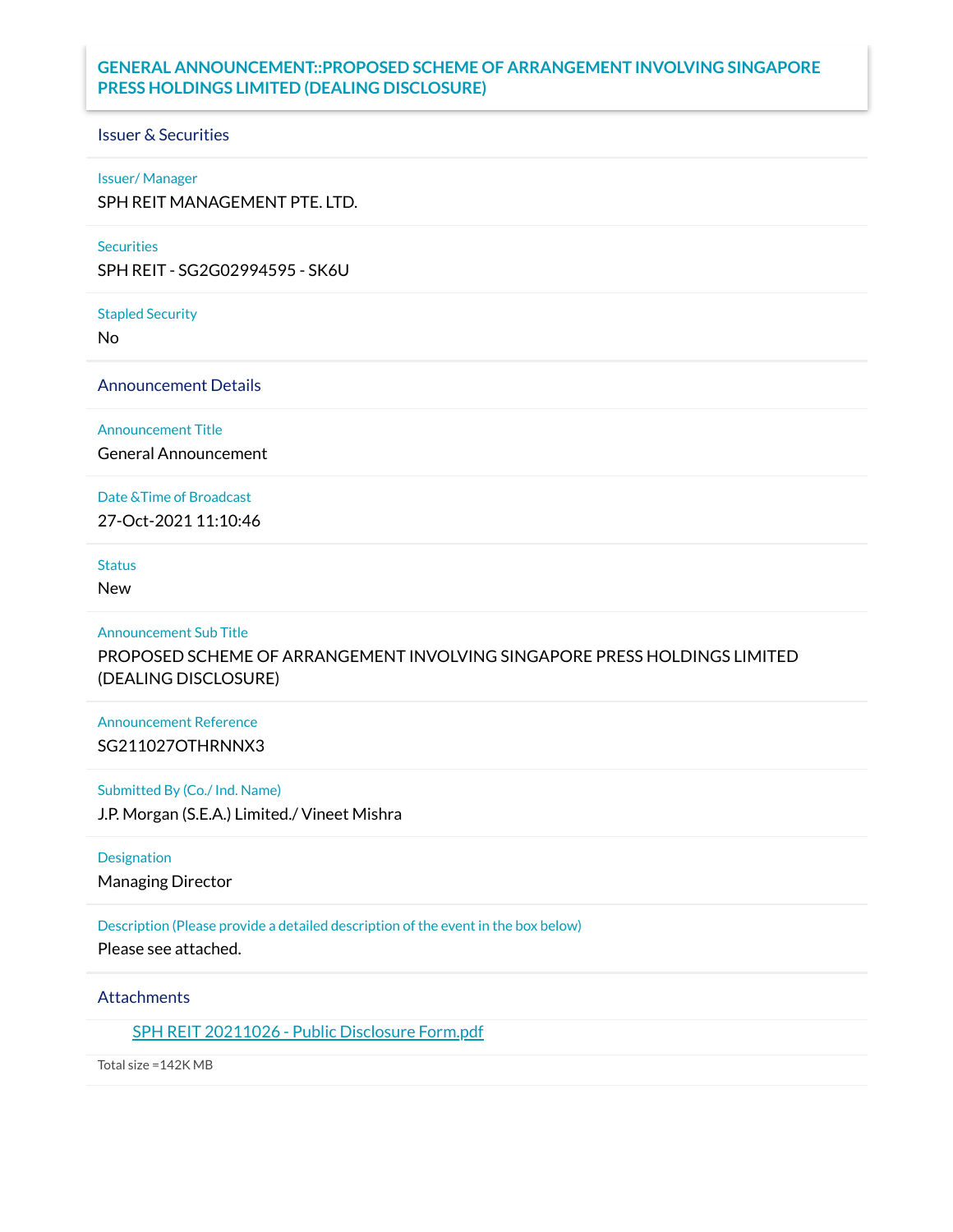# **PROPOSED ACQUISITION OF SINGAPORE PRESS HOLDINGS BY WAY OF A SCHEME OF ARRANGEMENT**

# **DEALINGS DISCLOSURE**

# **1. INTRODUCTION**

J. P. Morgan (S.E.A.) Limited ("**JPMSEAL**") refers to the proposed scheme of arrangement (the "**Scheme**") to be undertaken by Singapore Press Holdings Limited (the "**Company**") and Keppel Pegasus Pte. Ltd. (the "**Offeror**") (which is a wholly-owned subsidiary of Keppel Corporation Limited ("**KCL**")) pursuant to Section 210 of the Companies Act, Chapter 50 of Singapore, involving, inter alia, (i) the distribution of units in SPH REIT held by the Company to the shareholders of the Company on a pro-rata basis and (ii) the Offeror acquiring the entire share capital of the Company (other than those already owned, controlled or agreed to be acquired by the Offeror and its concert parties), the consideration for which include units in Keppel REIT, which was announced on 2 August 2021 (the "**Joint Announcement**").

As stated in the Joint Announcement, JPMSEAL is the financial adviser to the Offeror in respect of the Scheme.

All capitalised terms used and not defined herein shall have the same meanings given to them in the Joint Announcement.

### **2. DISCLOSURE OF DEALINGS**

Pursuant to Rule 12.1 of the Singapore Code on Take-overs and Mergers (the "**Code**") and the Practice Statement on the Exemption of Connected Fund Managers and Principal Traders under the Code, JPMSEAL wishes to announce the dealings by its associates in the relevant securities of SPH REIT on **26 October 2021**, details of which are set out in the Schedule hereto.

Issued by **J.P. Morgan (S.E.A.) Limited** 

27 October 2021 Singapore